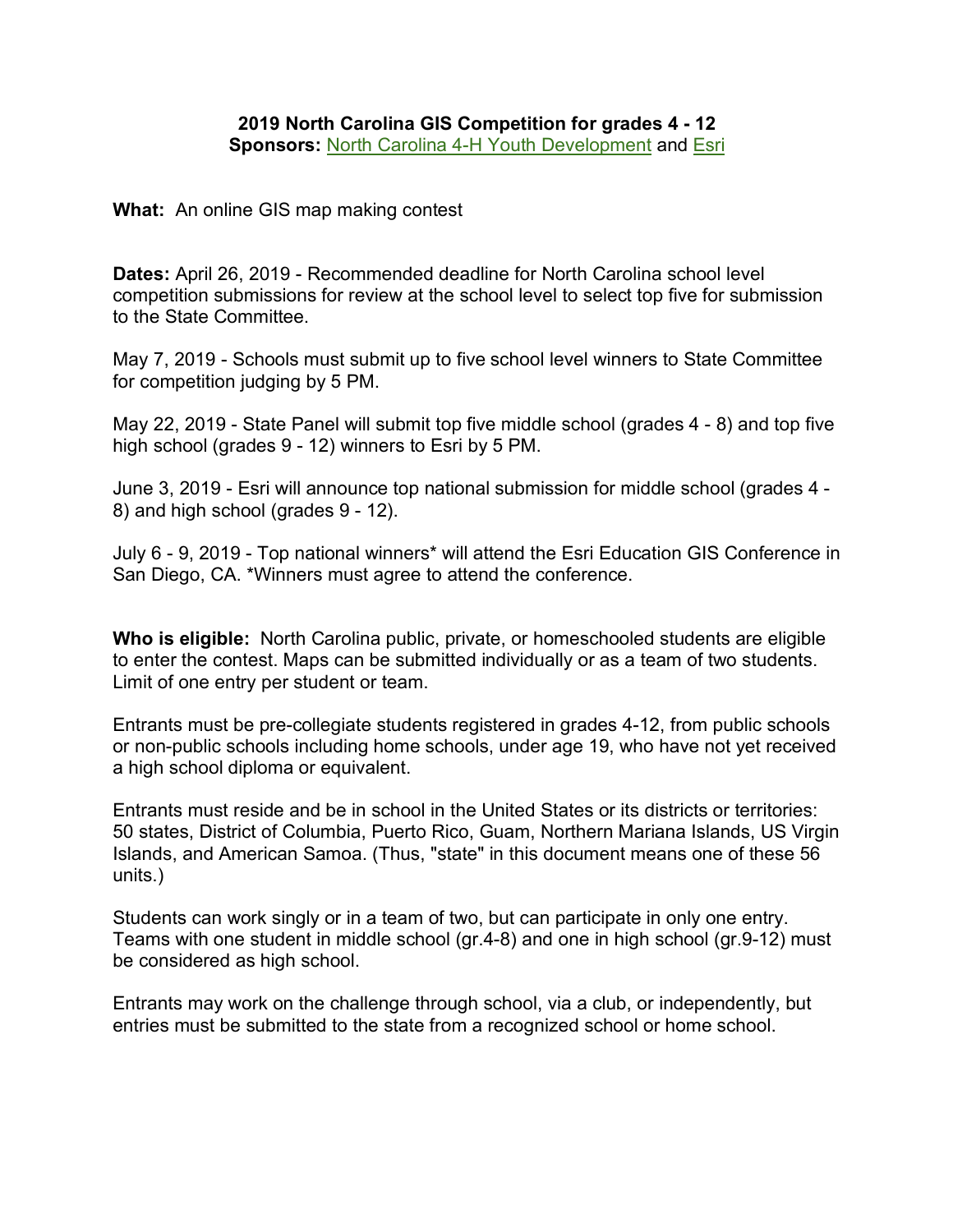Any school or home school program can submit to the state a maximum of five (5) entries total, counting the sum of middle school and high school entries.

**Challenge:** Your challenge is to create an original North Carolina based map on a topic of interest or concern to you and connected to your school curriculum in some way. The area mapped can range from the entire state to a smaller area, like a county or city.

## **ArcGIS Online Requirement:**

Entries must be from an ArcGIS Organization account (not a "public account"). Any K12 school (public, non-public, or home school) or formal youth club can **request for free an ArcGIS School/Club Bundle**(includes an ArcGIS Organization account). Entries must be an ArcGIS "web app" or "Story Map".

**Prizes:** The five maps judged the best in each division will be awarded a \$100 prize and will move to national level judging.

Middle School Division - grades 4 - 8

Senior High Division - grades 9 - 12

*Note: Teams spanning grade levels will be entered in the division of the student at the upper grade.* \**Award-winning maps will remain visible to the public for one year.*

## **Design/Judging Criteria**

- Entries must be from an ArcGIS Organization account, not a "public account." This can be an Org operated by, e.g., the student's school or club, the district, the state GIS Education Team, or similar group.
- Entries must be visible without requiring a login. Entries engaging "premium data" (login required, such as Living Atlas) must set the display to permit access without needing a login. See helpful note.
- Entries must be "original work by students," but may use data generated by outside persons or institutions, within guidelines of "fair use." (Students are encouraged to use appropriate professionally generated data, but the integration, treatment, and presentation must be original.)
- Entries must provide to the school/state/Esri two links in "short URL" format, e.g. "htttp://arcg.is/1A2b3xyz"
	- one link goes to the "display" page (the app or story map)
	- one link goes to the "*item details*" page (the metadata page for the app or story map). A link to this page will require a login if the Org does not "permit anonymous access" and the link uses the form "[my\_org].maps.arcgis.com/etc"; to get around this, change the link to the form "www.arcgis.com/etc" when creating the short URL.
	- Users can create a short URL in "arcg.is" format within the ArcGIS interface, or at http://bitly.com(where any URL string formatted as "[anything].arcgis.com/[anything]" will be turned into a short URL formatted as "arcg.is/[shortlink]".)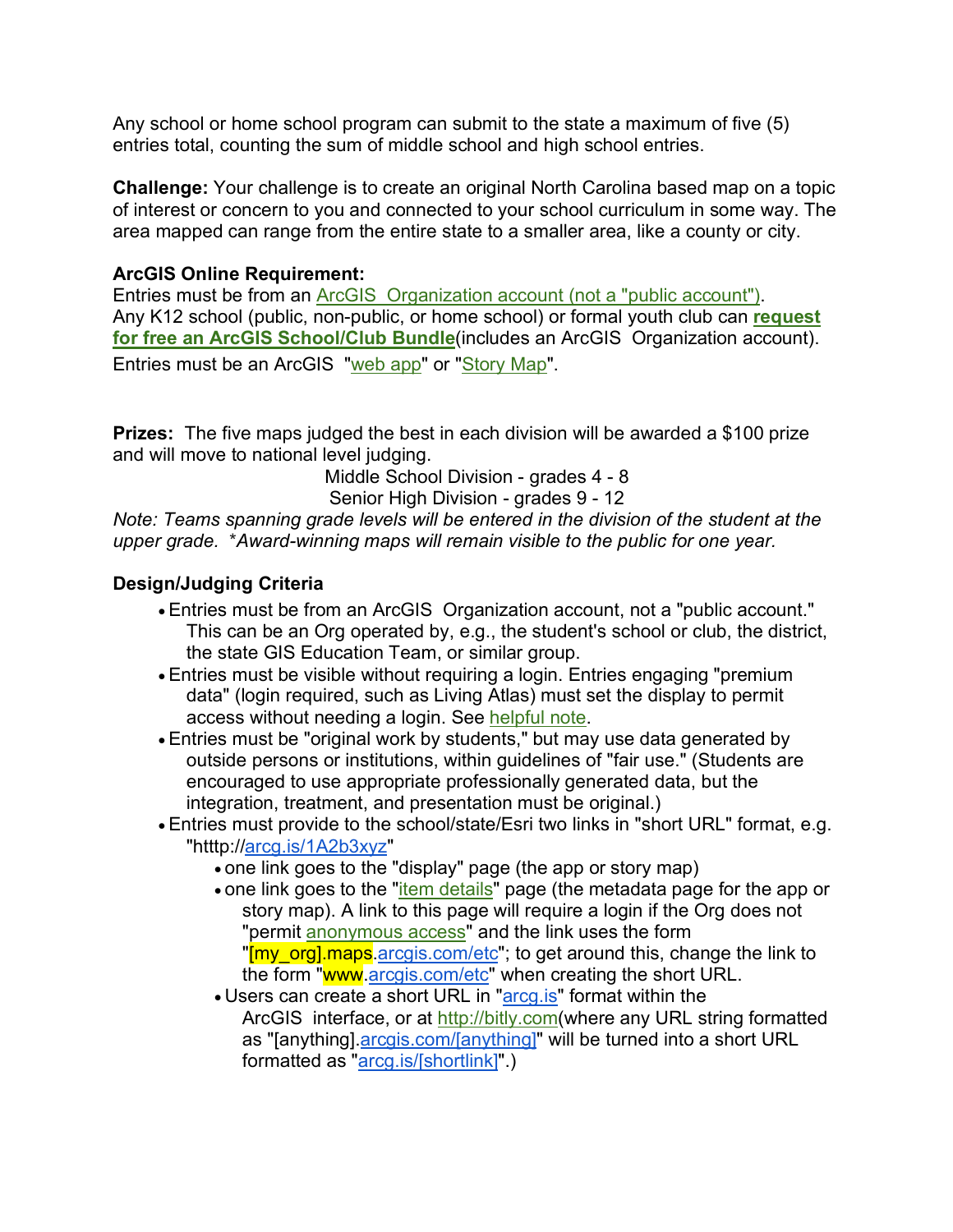## **Scoring rubric (100 points):**

- (5) topic is clearly identified, meets criteria of relevance to North Carolina, focuses on content within NC borders
- (10) overall presentation within the app or story map is effective in informing about topic
- (20) cartography is effective -- the composition, visualization, and interplay of layers (display scale, transparency, classification, symbolization, popups, charts, tables, labels, filtering, legend appearance) facilitates the viewer's grasp of individual elements of the topic and story
- (20) data used is appropriate -- engages an adequate volume and array of clearly significant elements, does not exclude clearly significant elements, does not include irrelevant elements; of the 20 "total data points possible," 5 are reserved for rewarding the creation, documentation, and inclusion of one's own data [0=none, 1=little/weak, 2=some/modest, 3=satisfactory, 4=much/good, 5=most/excellent] (so an otherwise ideal project that contained no user-generated data could receive at most 15 points)
- (20) geographic analysis (classification, filtering, geoanalysis) is evident, appropriate, and effective; the "map product" is not "essentially uniform dots/lines/areas on a map" nor "primarily pictures"
- (25) documentation in the item details page is clear and complete; all nonoriginal contents (including images) in the presentation/ web app/ story map are appropriately referenced and/or linked so their sources are clear, and original contents are described and/or linked; documentation identifies processes used to analyze the content, plus any persons who assisted in project (including specifying if no one did)

## **PROJECT TIPS**

Look at previous national winners and honorable mention projects. This is a "map competition." Entries should be analytical in nature, map-centric rather than photocentric or relying on too much text. Use of videos or static images generated by anyone other than the team members must be carefully documented, and such media should be used sparingly (few times, as supplements rather than primary visual elements); such outside content generally detracts from national scores. The project should emphasize student work; professionally generated GIS data generally does not detract from national scores this way. A good way to judge project balance quickly is to identify the "number of screens" a viewer would encounter and the number of seconds a viewer would spend consuming the entire project; map-based time and attention should be at least two thirds.

Good projects gently help even a viewer unfamiliar with the region know quickly the location of the project focus. Requiring a viewer to zoom out several times to determine